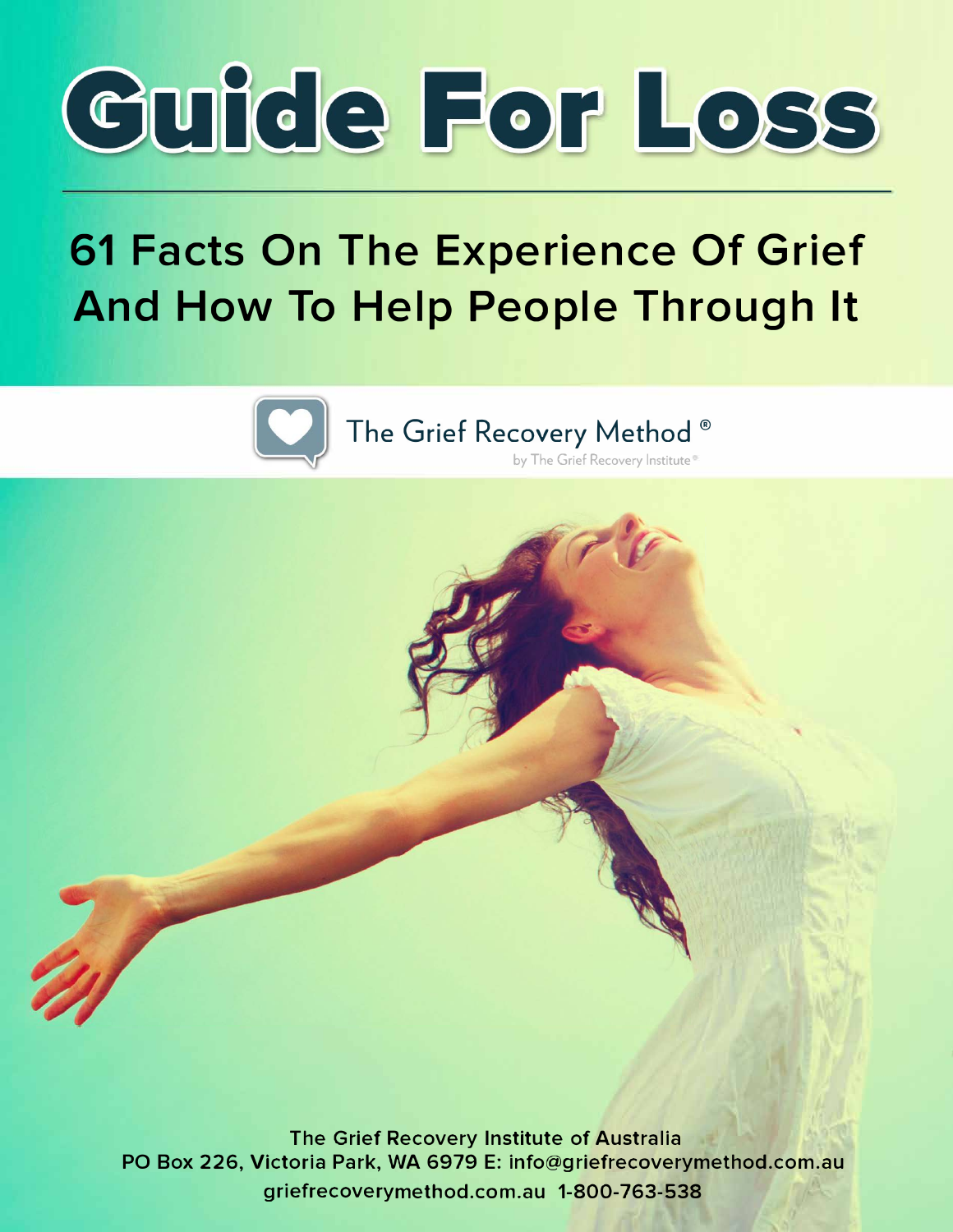

The Grief Recovery Method<sup>®</sup> by The Grief Recovery Institute'

## **CONTENTS**

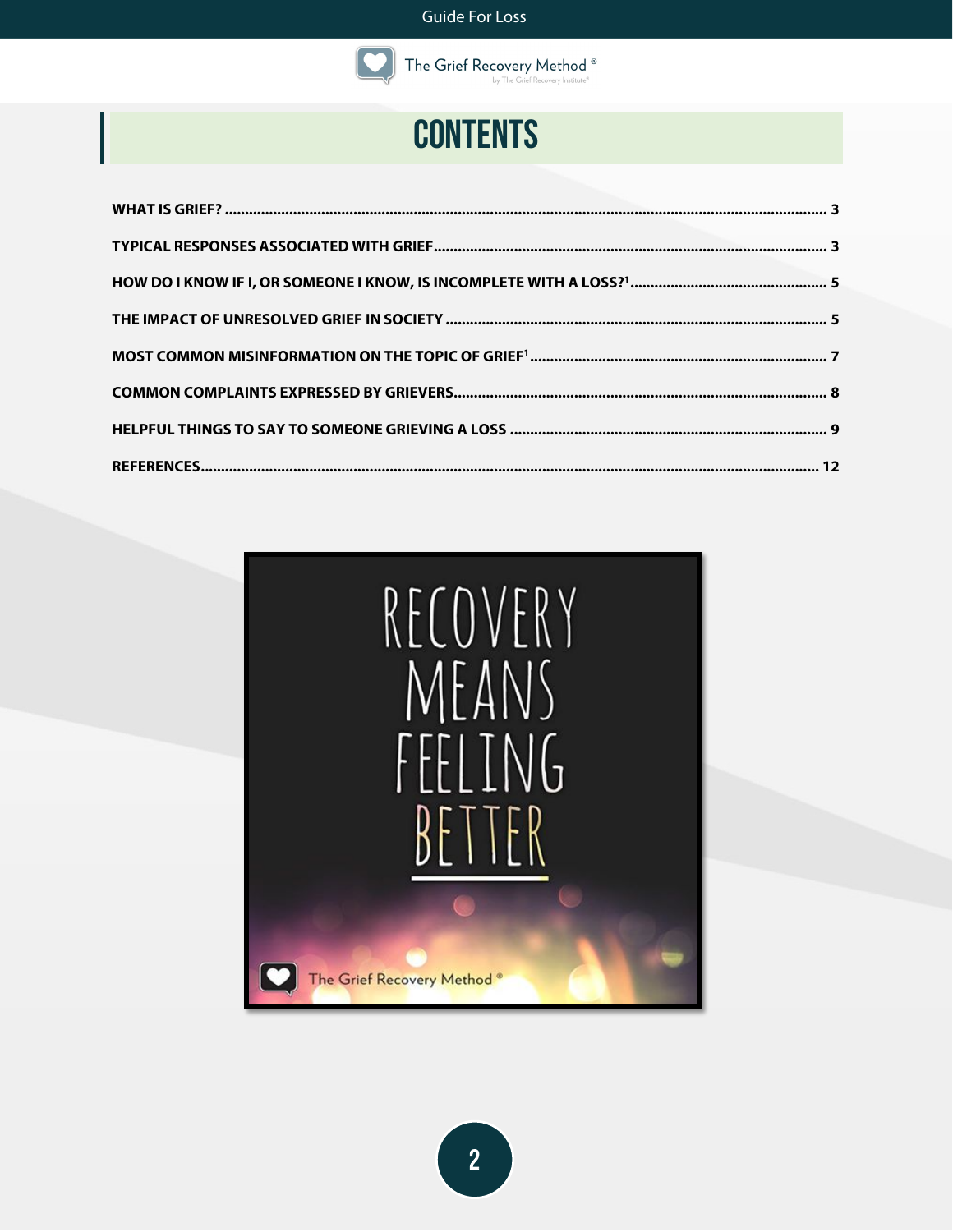

## **What is Grief?**

- <span id="page-2-0"></span>**1.** Grief is the normal and natural reaction to significant emotional loss of any kind.
- **2.** Grief is the conflicting feelings caused by the end of, or change in, a familiar pattern of behavior.
- <span id="page-2-1"></span>**3.** Grief is the feeling of reaching out for someone who has always been there, only to find when you need them again, they are no longer there.

## **Typical responses associated with Grief**

- **4.** Reduced concentration
- **5.** A sense of numbness
- **6.** Disrupted sleeping patterns
- **7.** Changed eating habits
- **8.** Roller coaster of emotional energy
- **9.** There are over 43 losses that are considered Grief. Some examples include:
	- ◉ Death Divorce
	- ◉ Retirement Moving
	- ◉ Pet loss
	- ◉ Financial change (increase or decrease in wealth)
	- ◉ Loss of health
	- ◉ Legal Problems
	- ◉ Empty Nest
	- ◉ End of Addiction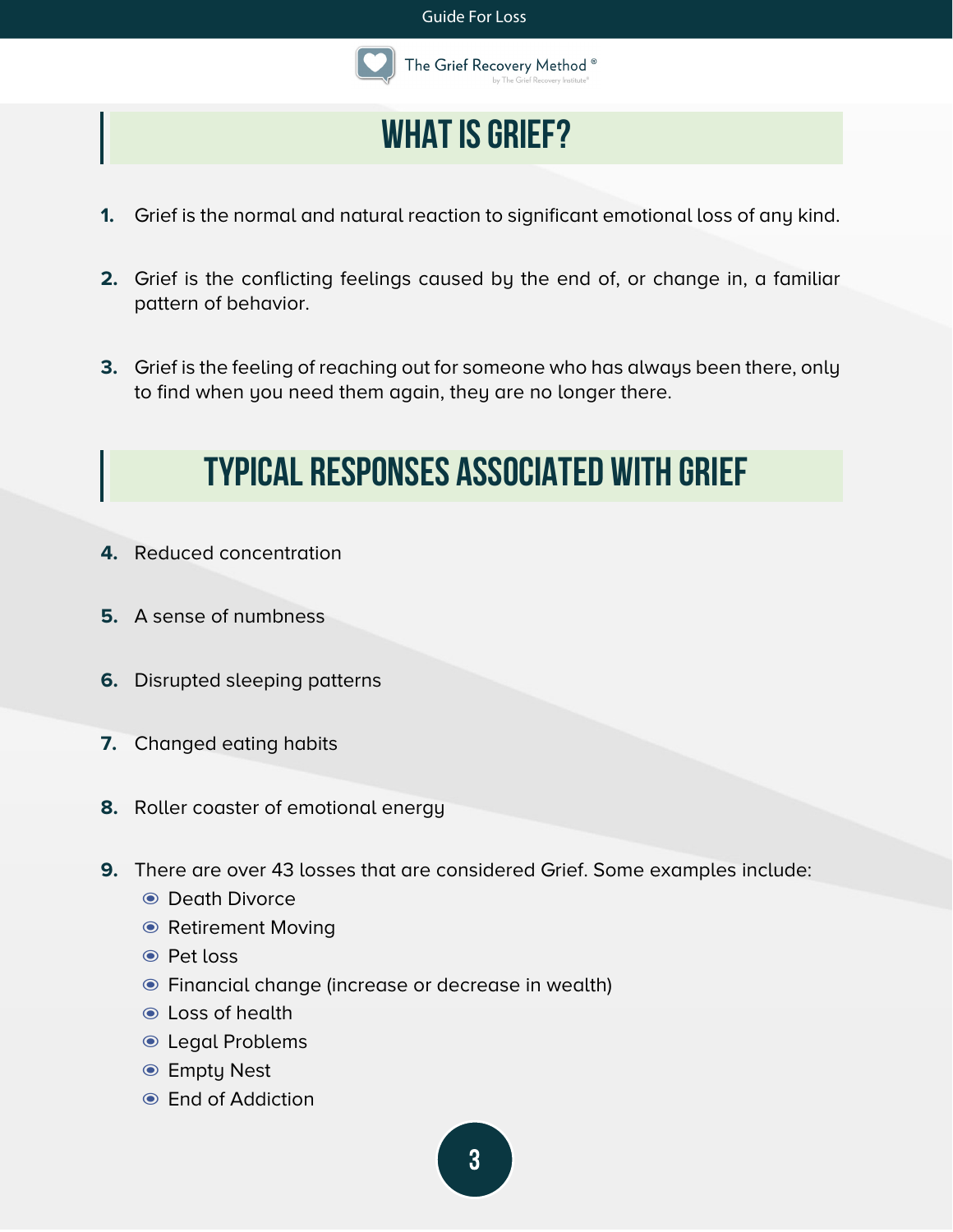#### Guide For Loss



The Grief Recovery Method ®

◉ Starting School

**10.** Here are some intangible examples of Grief.

- ◉ Loss of Trust
- ◉ Loss of Safety
- ◉ Loss of Control
- ◉ Loss of Faith
- ◉ Loss of Fertility
- **11.** Grief is individual and unique. There are no stages. Grief cannot be neatly categorized. Elizabeth Kubler Ross's work was on Death and Dying, not Grief. She is very specific about this distinction in her books and yet the media and universities have attached her work to Grief. This common misinformation has confused and hurt many grievers throughout the years.
- **12.** There are no absolutes in Grief. There are no reactions so universal that all, or even most, people will experience them.
- **13.** Grief is normal and natural. It is not a pathological condition or a personality disorder.
- **14.** Grief is often mislabeled as ADHD, Depression, PTSD, and many other pathological conditions.
- **15.** Sadly, if you misdiagnose, you will mistreat. These mislabeled Grievers are then incorrectly put on various medications, which will get in the way of recovering from loss.

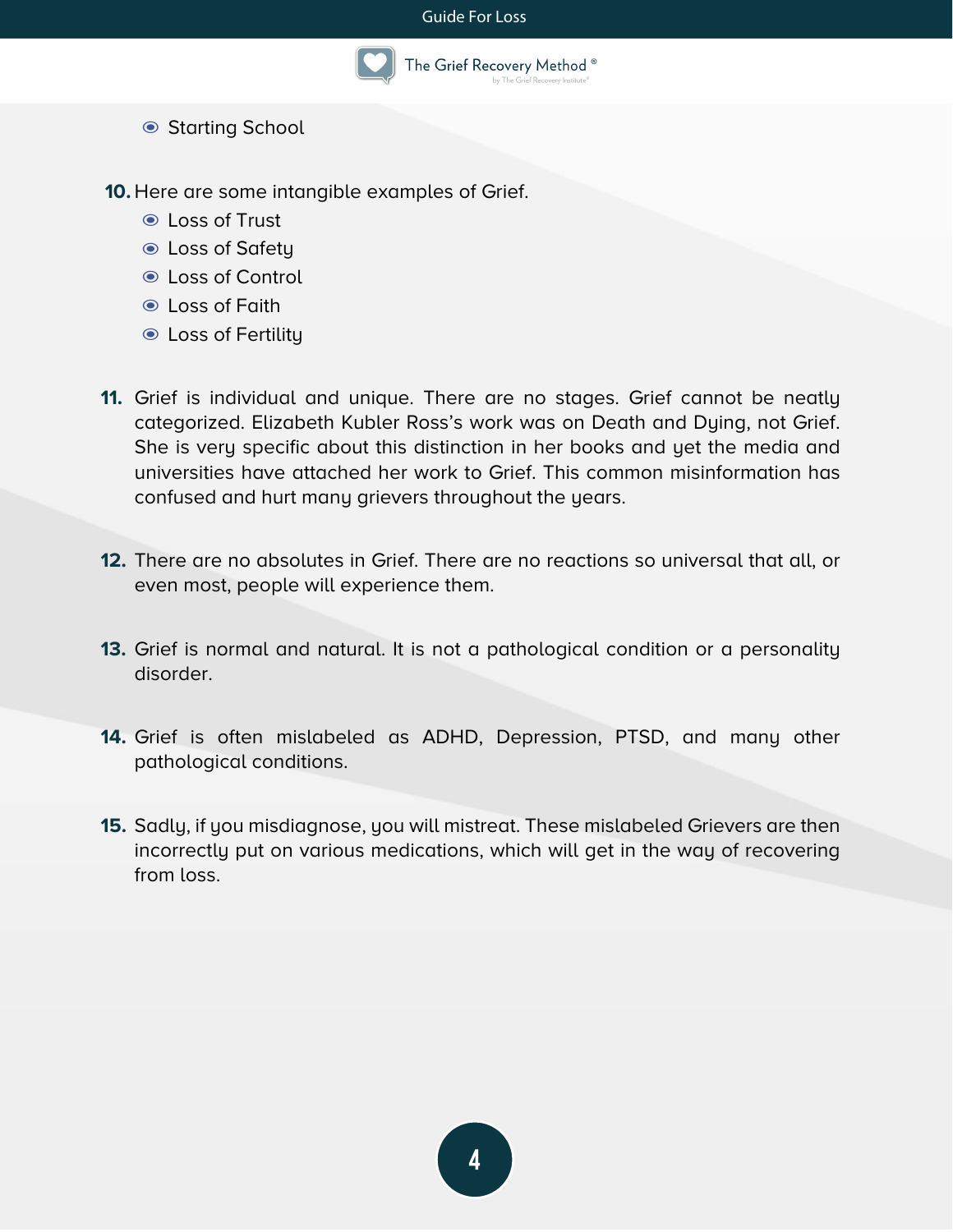#### Guide For Loss



## <span id="page-4-0"></span>**How do I know if I, or someone I know, isincomplete with a loss?1**

- **16.** If you are unwilling to think about or talk about someone who has died, or express feelings about any other losses.
- **17.** If fond memories turn painful, you may be experiencing unresolved Grief.
- **18.** If you want to talk only about the positive aspects of the relationship, you may be incomplete.
- **19.** Wanting to talk about only the negative aspects of the relationship, might be unresolved Grief.
- <span id="page-4-1"></span>**20.** Unresolved Grief may be at the root of any fear associated with thoughts or feelings about a relationship.

## **The impact of unresolved Grief in society**

The following statistics are heartbreaking and could be avoided in many cases.

- **21.** There are millions of Grievers annually due to death. There are nearly 150,00 deaths per year in the Australia with an average of five Grievers per death (Australian Bureau of Statistics (ABS), 2013)
- **22.** More than 50% of marriages in Australia end in divorce and 49% of those involve couples that have two or more children. The reach of loss caused divorce has been reported to be an average of 10 grievers per divorce. (Australian Bureau of Statistics (ABS), 2007)

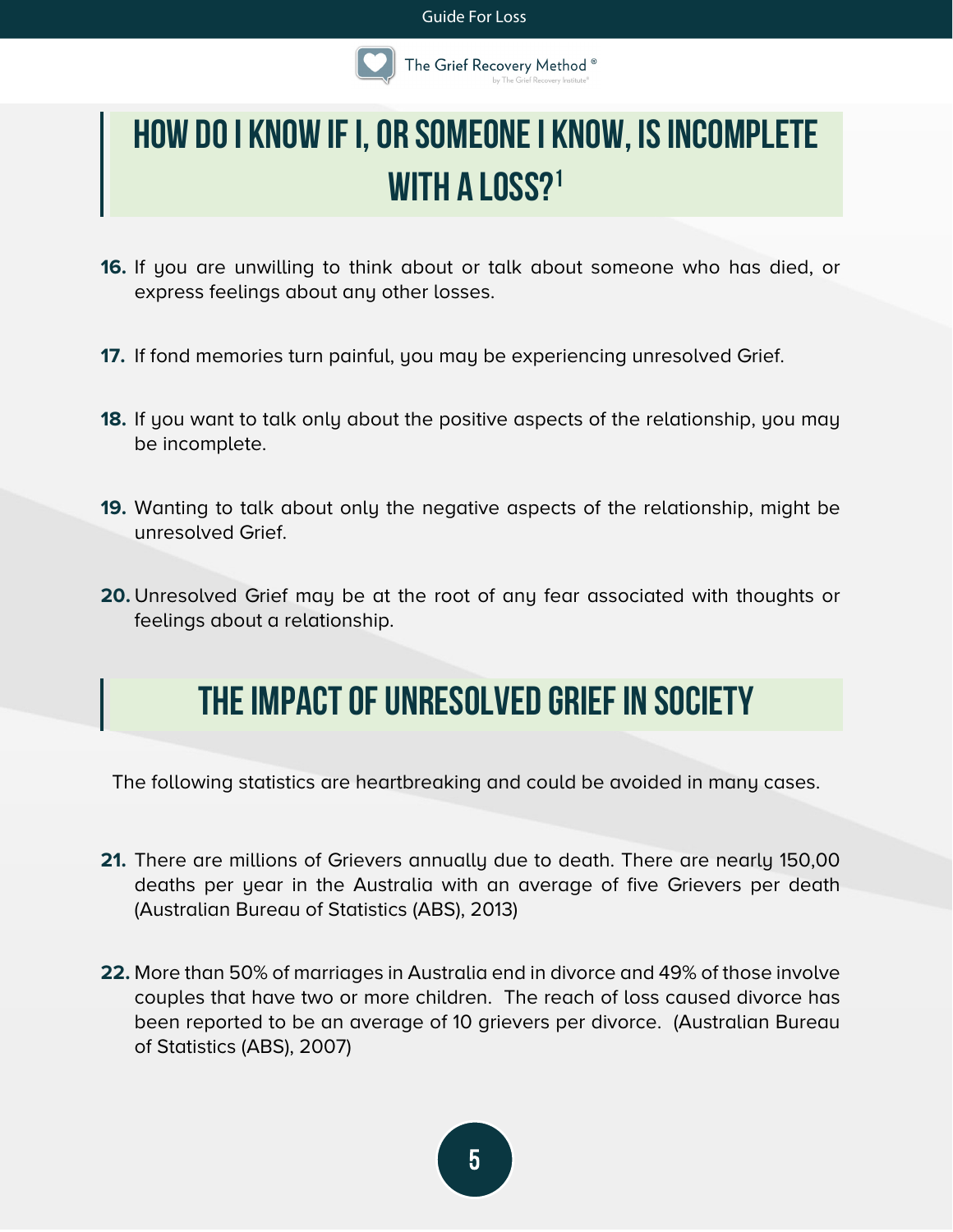

- **23.** 15.6 million Grievers per year due to a romantic breakup.
- **24.** A study of 95,647 persons who lost a spouse found that the overall death rate for the surviving spouse doubled in the first week following the loss. (Kaprio, 1987)
- **25.** In the same study the heart attack rates more than doubled for male survivors and more than tripled for woman. (Kaprio, 1987)
- **26.** The surviving spouse was 93% more likely to get into a fatal auto accident and the suicide rate went up 242%.(Kaprio, 1987)
- **27.** Unresolved Grief is cumulative and cumulatively negative.
- **28.** Unresolved Grief is everywhere. Thousands of mental health professionals we work with have found that although their clients come to them with some other presenting issue, almost all of them have unresolved Grief as the underlying problem.
- **29.** An incomplete past may doom the future. We find that many people alter their life choices after a series of unresolved losses. This is done to protect themselves from further heartbreak. Usually this just translates to living a guarded life and a reluctance to participate fully in relationships or new endeavors.
- **30.** Grief is NOT clinical depression. A recent study of 8800 clients established that a large percentage of people diagnosed as depressed and placed on antidepressant drugs were not clinically depressed. They are actually just experiencing unresolved Grief due to prior losses in their lives.(Wakefield, 2007)
- **31.** Similar symptoms include: Difficulty concentrating, roller coaster of emotions, sense of numbness, disrupted sleeping patterns, altered eating habits and massive loss of energy.

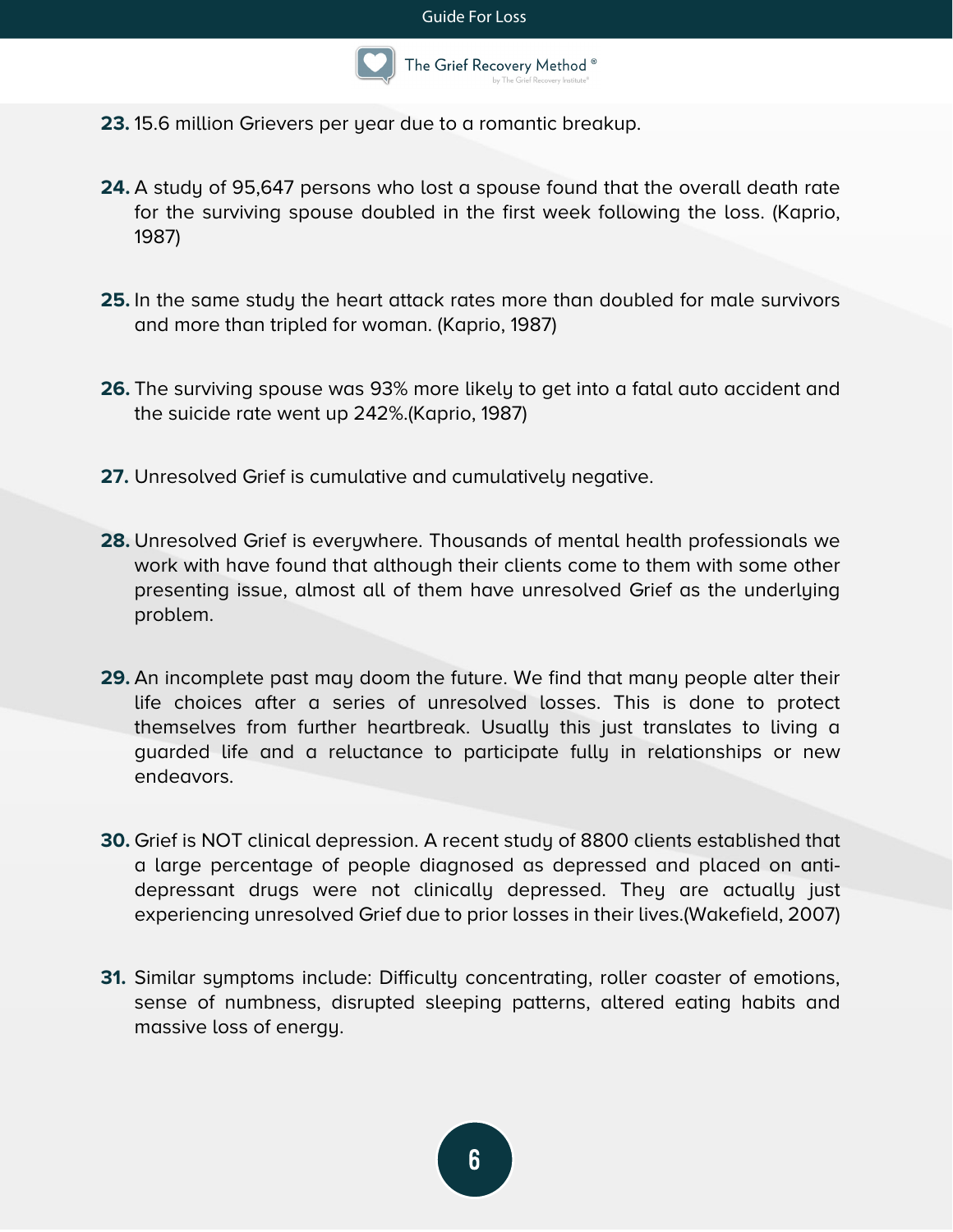

**32.** Short term energy relieving behaviors (STERBs). Many people in our society use what we call STERBs in an attempt to cover the feelings caused by unresolved Grief. Some examples of these are alcohol, food, shopping, and exercise.

## <span id="page-6-0"></span>**MOST COMMON MISINFORMATION ON THE TOPIC OF GRIEF<sup>1</sup>**

- **33. Time heals.** Time does not heal. Action within time does. We know people who have waited 10, 20, 30 or even 40 years to feel better.
- **34. Grieve alone.** Often this advice is subtly implied, "Give your mom her space" or "He just needs a few minutes alone in the other room". As children, we learn that this means that sad feelings should be hidden or experienced alone.
- **35. Be strong.** Usually the Griever is asked to be strong for others. "You have to be strong for your [wife]" or "Be strong for your children".
- **36. Don't feel bad.** This is usually followed by an intellectually true statement but is not helpful at all to the Griever, "Don't feel bad, his suffering is over". or "Don't feel bad, at least you knew her as long as you did".
- **37. Replace the loss.** This is common with pet loss or the end of a romantic relationship. "On Tuesday we'll get you a new dog " or "There are plenty of fish in the sea. You just have to get out there and date again". Most likely there has been no action taken to grieve over the loss of the pet or relationship, just an attempt at not feeling the emotions attached to the loss.
- **38. Keep busy.** "If I just keep busy then I won't have time to think about the loss". This one is sad because some people spend their whole lives with this mentality and never get a chance to grieve and complete what was unfinished with the particular loss.

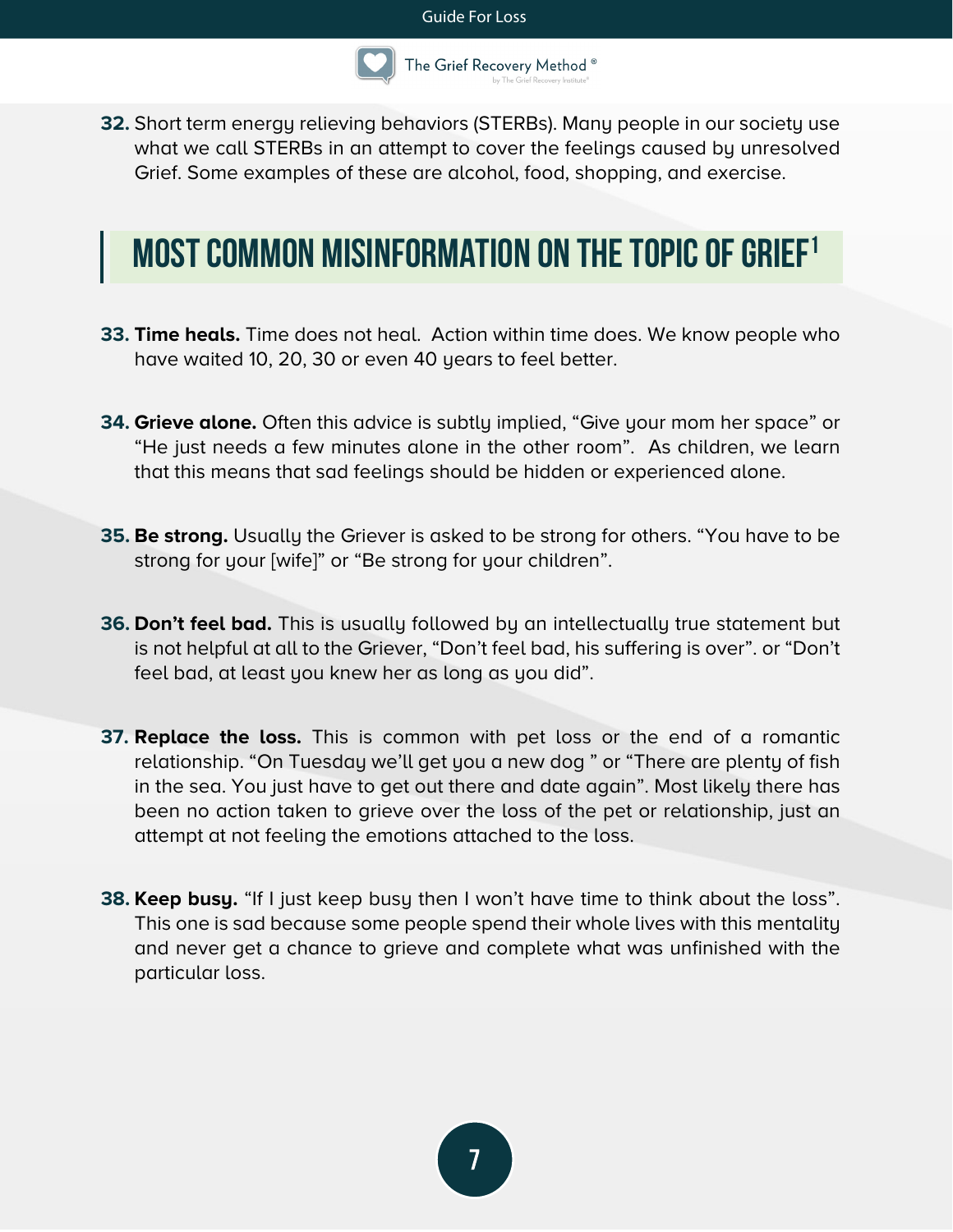

## <span id="page-7-0"></span>**Common complaints expressed by Grievers**

A survey asked Grievers to decide which comments were helpful following a loss. Out of 141 comments, they found only 19 helpful.

Here are some of the types of comments that were not helpful:

- **39.** You'll be fine in time.
- **40.** I know how you feel.
- **41.** You shouldn't be feeling that way still.
- **42.** Look on the bright side, at least they're in a better place.
- **43.** Don't feel bad, his suffering is over now.
- **44.** Don't be angry with God.
- **45.** You're young; you can still have other children.

**46.** It was just a dog, cat, bird etc.

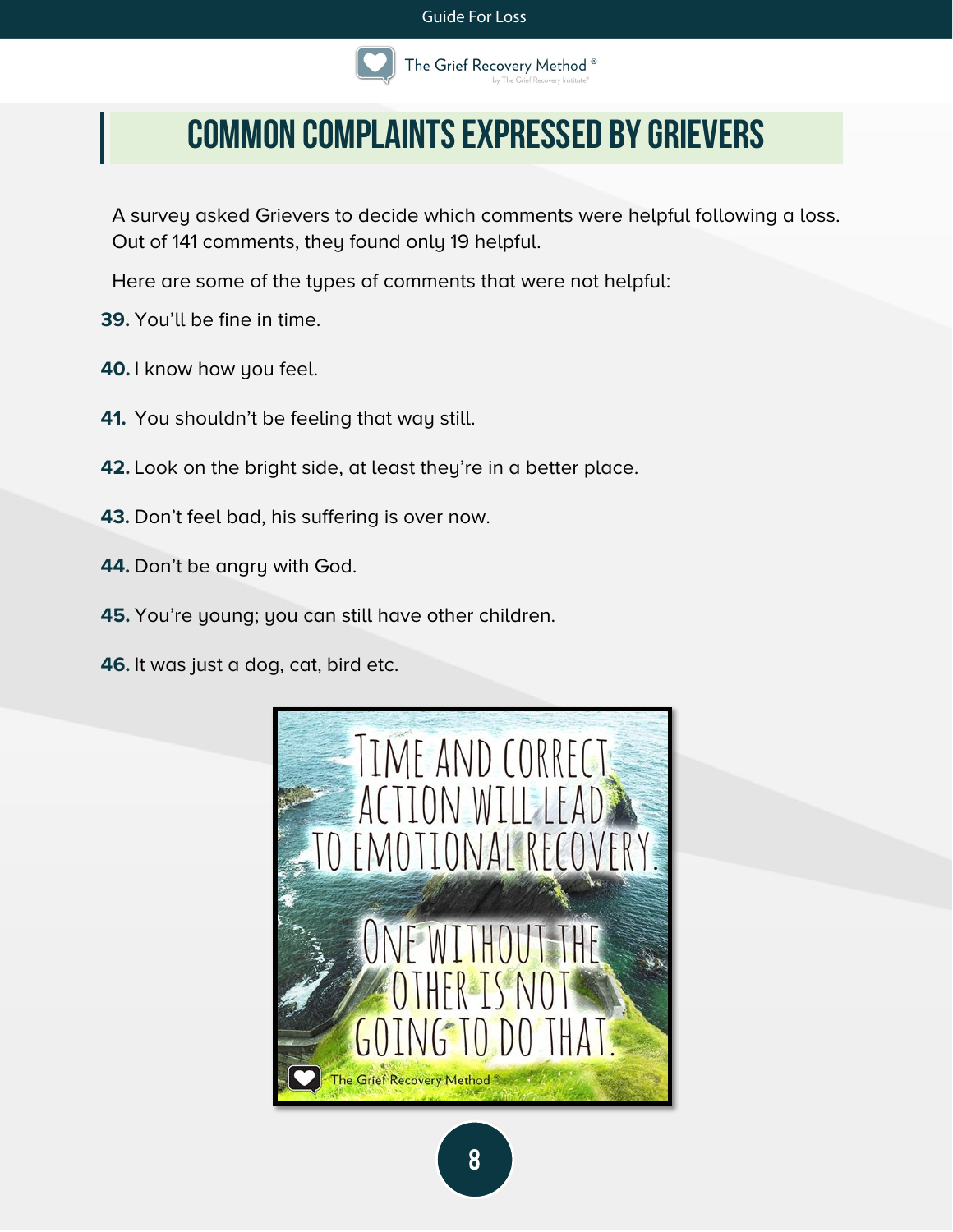

### <span id="page-8-0"></span>**Helpful things to say to someone grieving a loss**

- **47.** "I can't imagine how you feel" or "I can't imagine how painful devastating heartbreaking – that must have been for you". Every relationship is unique, therefore, every Griever is unique. You cannot know how they feel so this is always a truthful statement that will never offend the Griever.
- **48.** "I can't imagine how you feel; I know that when I lost my mother I felt ….."
- **49.** Do listen with your heart, not your head. Allow all emotions to be expressed, without judgment, criticism, or analysis.
- **50.** Do ask, "What happened?" Most people will avoid this question. However, most often we find that Grievers feel isolated because most people will tend to avoid them as if nothing happened. This can be very isolating for someone who's grieving.
- **51.** Follow their words in your head as they are spoken. In other words, stay in the moment while they're speaking. If you leave the moment for one second, you have just become an unsafe person to talk to about Grief.
- **52.** Be empathetic. This means that if you tear up during their story, let that be ok. You are allowed to be human while listening to another human. By doing this, you set the tone in that interaction that sharing sad emotions is ok with you.
- **53.** The "G" word. This might help you as the word "guilty" is often used by a Griever.
	- ◉ Griever: My son committed suicide, I feel so guilty.
	- ◉ Grief Recovery Specialist: Did you ever do anything with intent to harm your son?
	- ◉ Griever: No. (This is an almost universal response.)
	- ◉ Grief Recovery Specialist: The dictionary definition of guilt implies intent to harm. Since you had no intent to harm, can you put the "G" word back in the dictionary…You are probably devastated enough by the death of your son, you don't need to add to it by hurting yourself with an incorrect word that distorts your feelings.

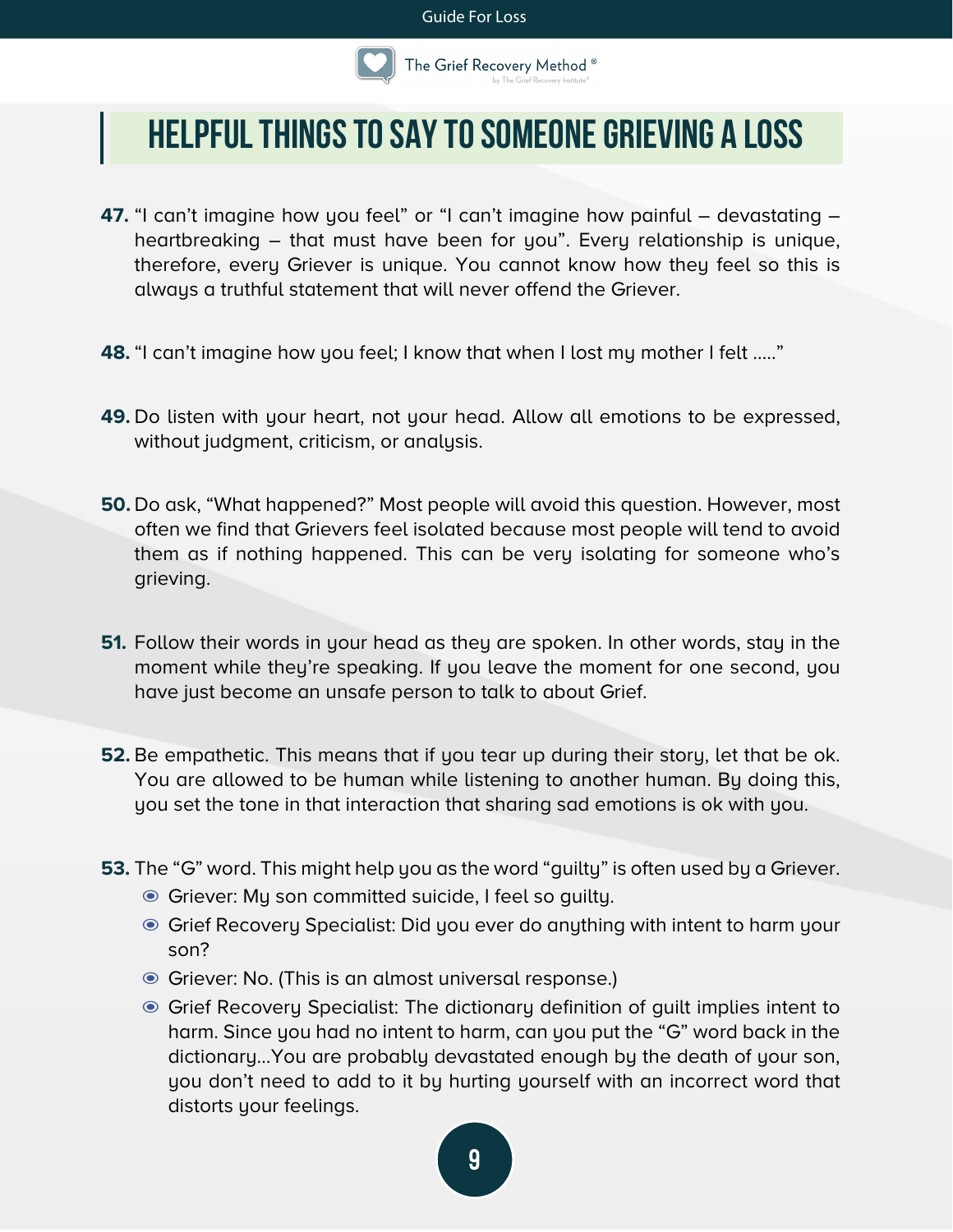

- ◉ Griever: Really? I never thought of it that way.
- Grief Recovery Specialist: Are there some things that you wish had been different, better, or more?
- ◉ Griever: Oh, yes.
- **54.** Recovery from loss is achieved by a series of small and correct choices made by the Griever.
- **55.** Sadly, most of us have not been given the necessary information with which to make correct choices in response to a loss.
- **56.** Recovery means feeling better.
- **57.** Recovery is finding new meaning for living, without the fear of being hurt again.
- **58.** Recovery is being able to enjoy fond memories without having them turn painful.
- **59.** Recovery is acknowledging that it is perfectly all right to feel sad from time to time and to talk about those feelings no matter how those around you react.
- **60.** Most importantly, recovery means acquiring the skills we should have been taught as a child. These skills allow us to deal with loss directly.
- **61.** Recovering from a significant emotional loss is not an easy task. Taking the actions that lead to recovery will require your attention, open-mindedness, willingness, and courage.

At the Grief Recovery Institute of Australia, we have programs to help grievers as well as to train professionals to help others. Not sure which program would best suit you? We've created a few scenarios which might apply to you such as…

- ◉ I've experienced a significant loss, I don't know where to turn to and nothing else has worked....Start with the [2 Day Recovery Breakthrough](https://www.griefrecoverymethod.com.au/weekend-workshop)
- ◉ I'm a parent who's... just experienced a loss or going through divorce and I really need to understand how to help my child….

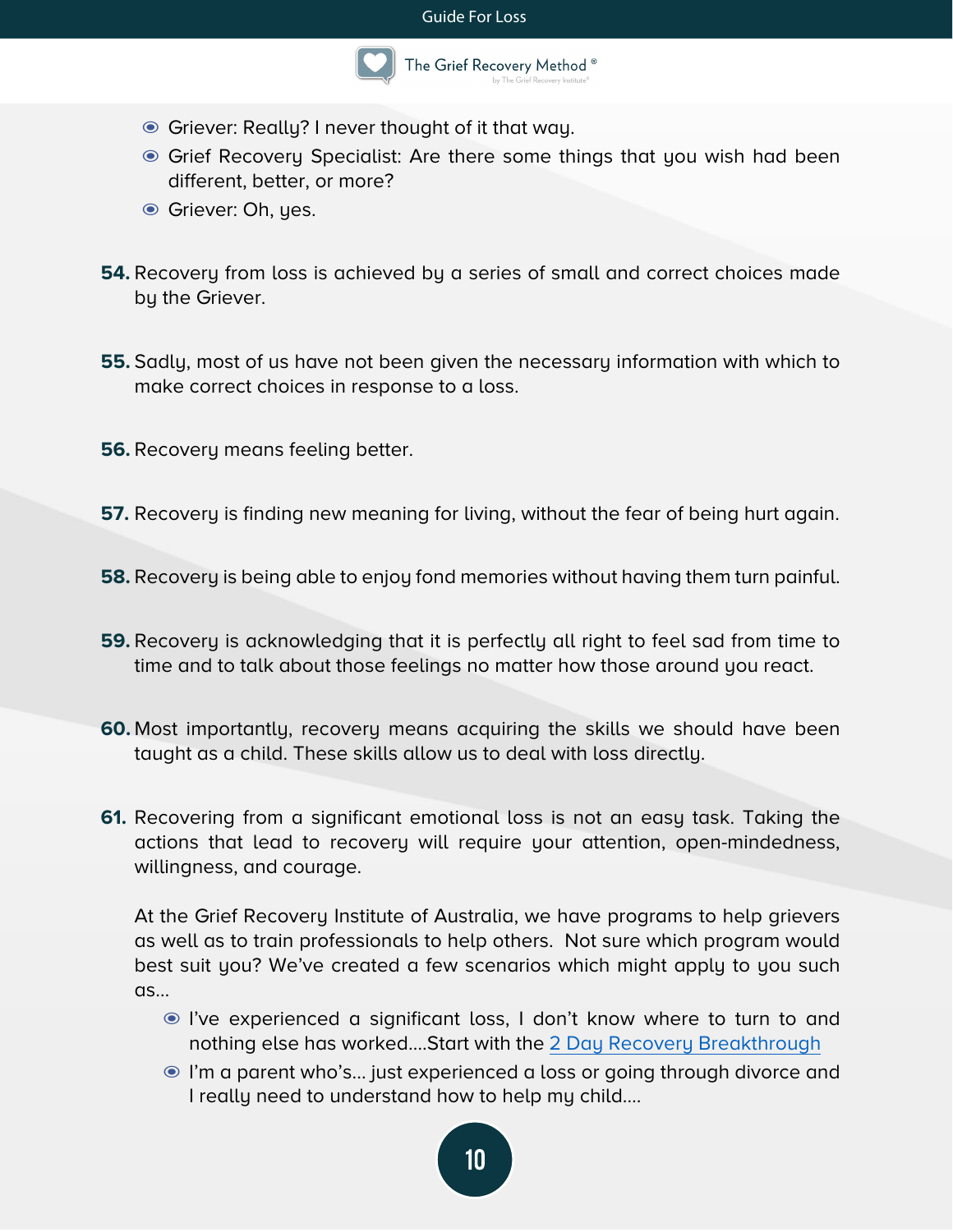

Start with the [When Children Grieve](https://www.griefrecoverymethod.com.au/workshops) Workshop

- ◉ I'm grieving the loss of my pet…start with the [Pet Loss Workshop](https://www.griefrecoverymethod.com.au/workshops)
- ◉ I'm a psychologist/counselor/nurse/allied/mental health professional and I want to become certified to help others…Start with the [Certification](https://www.griefrecoverymethod.com.au/dates) Training